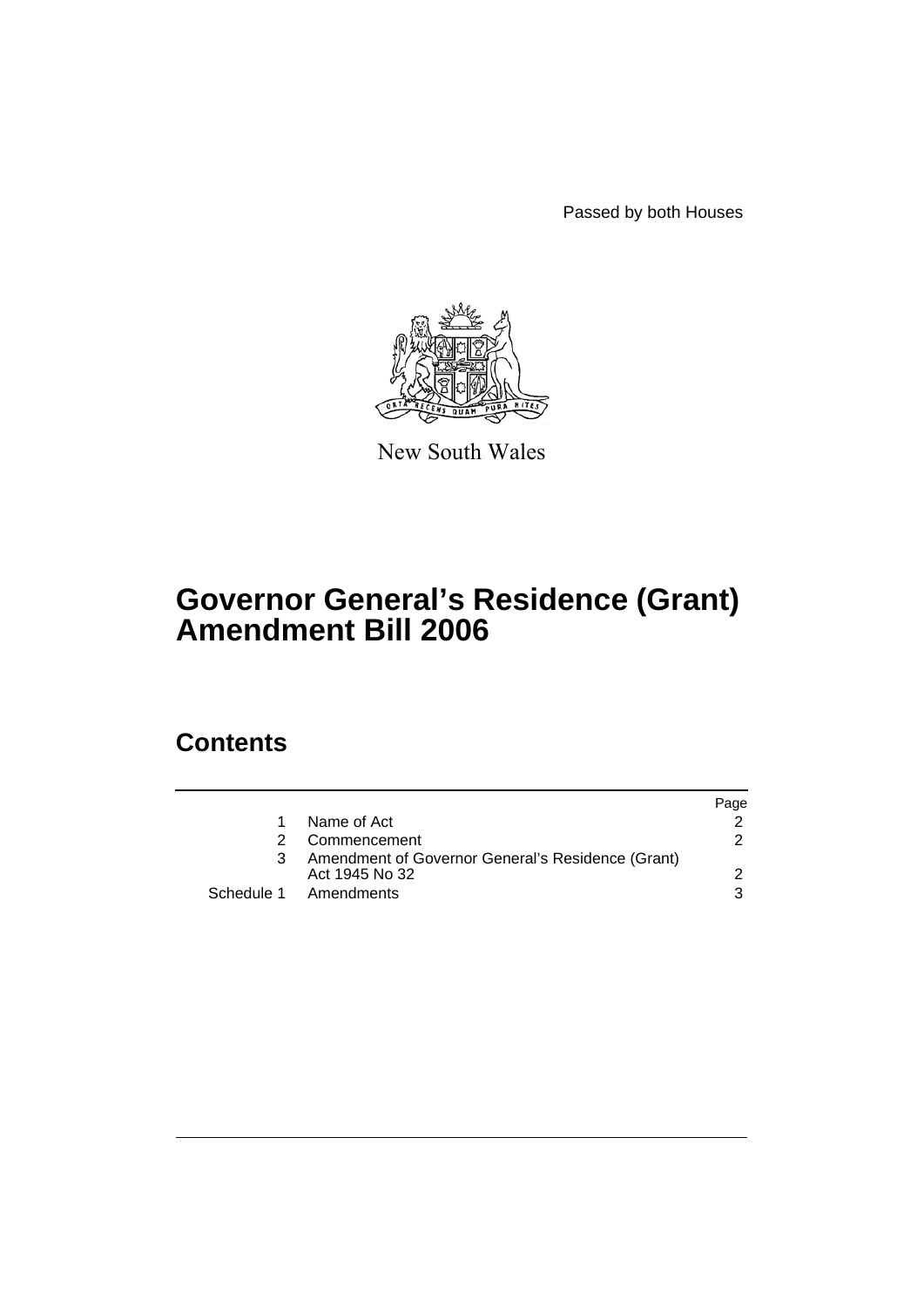*I certify that this PUBLIC BILL, which originated in the LEGISLATIVE ASSEMBLY, has finally passed the LEGISLATIVE COUNCIL and the LEGISLATIVE ASSEMBLY of NEW SOUTH WALES.*

> *Clerk of the Legislative Assembly. Legislative Assembly, Sydney, , 2006*



New South Wales

## **Governor General's Residence (Grant) Amendment Bill 2006**

Act No , 2006

An Act to amend the *Governor General's Residence (Grant) Act 1945* to enable the residence to be used for certain charitable, educational and other public purposes.

*I have examined this Bill, and find it to correspond in all respects with the Bill as finally passed by both Houses.*

*Chairman of Committees of the Legislative Assembly.*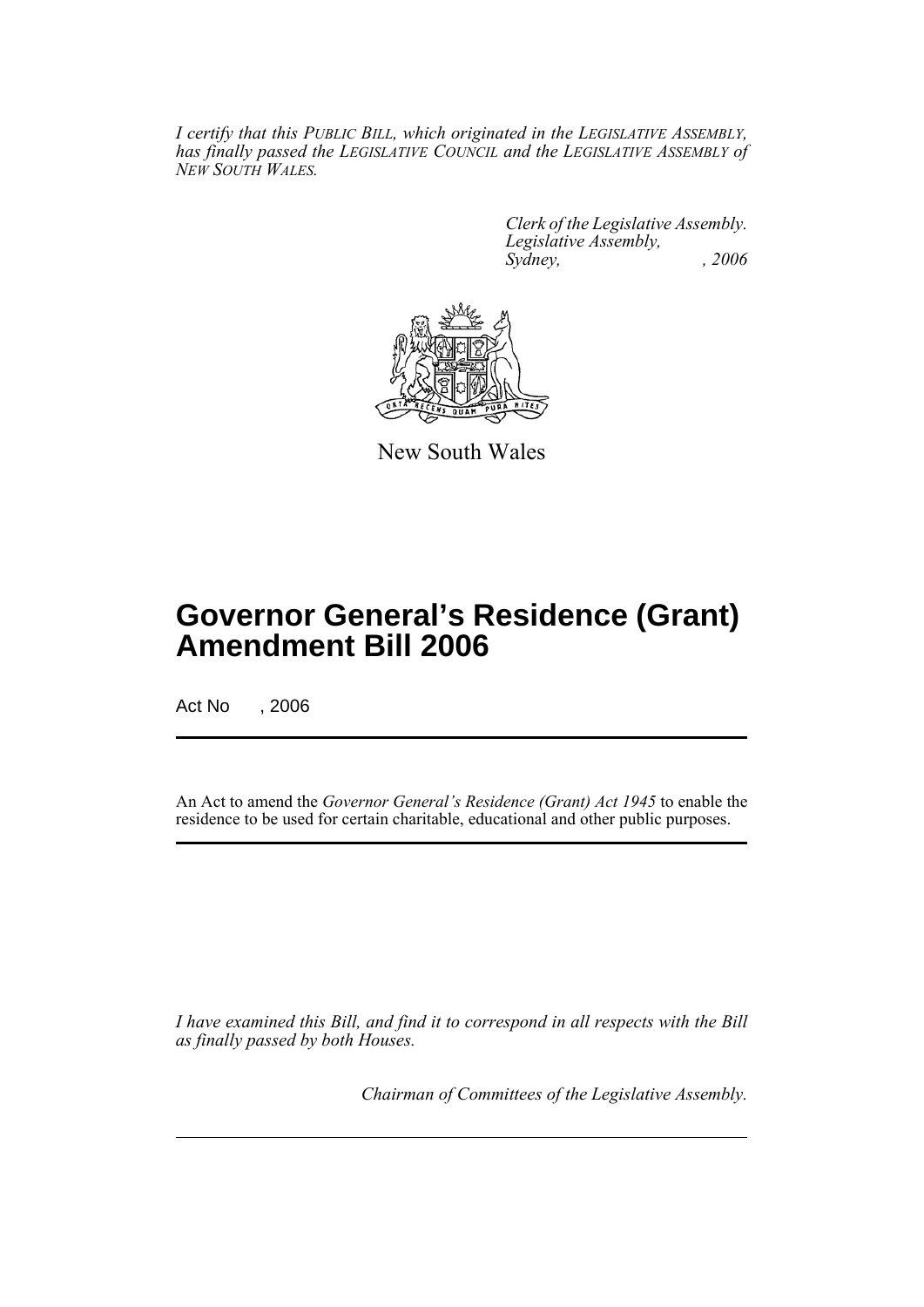## **The Legislature of New South Wales enacts:**

## **1 Name of Act**

This Act is the *Governor General's Residence (Grant) Amendment Act 2006*.

## **2 Commencement**

This Act commences on a day to be appointed by proclamation.

## **3 Amendment of Governor General's Residence (Grant) Act 1945 No 32**

The *Governor General's Residence (Grant) Act 1945* is amended as set out in Schedule 1.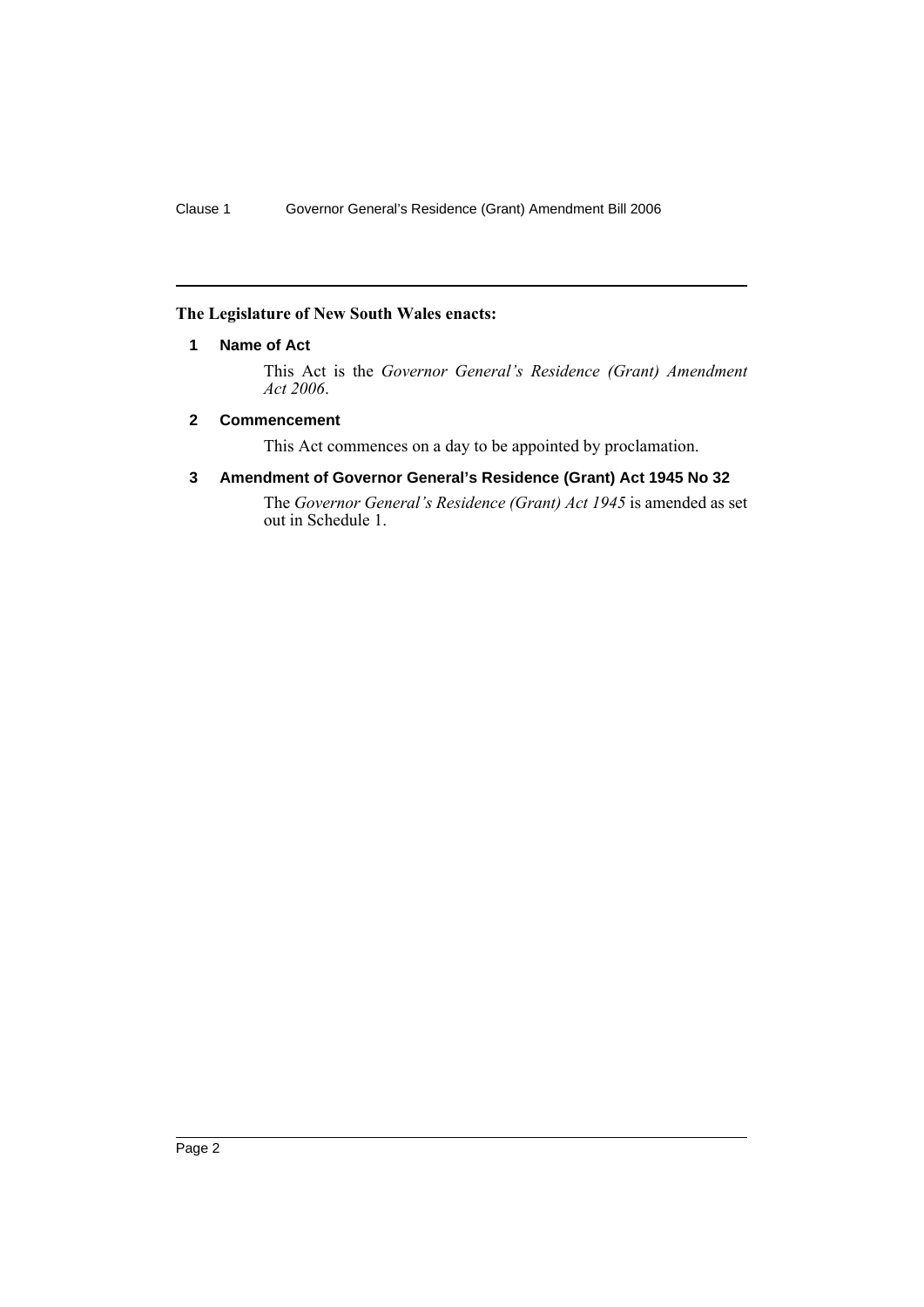Governor General's Residence (Grant) Amendment Bill 2006

Amendments **Amendments** Schedule 1

(Section 3)

## **Schedule 1 Amendments**

**[1] Section 1A**

Insert after section 1:

#### **1A Definitions**

In this Act:

*Admiralty House Crown Grant* means the Crown Grant registered Volume 5913, Folio 167 that was authorised to be granted by section 3, as in force before the commencement of the *Governor General's Residence (Grant) Amendment Act 2006*.

*exclusive residence condition* means the condition inserted in the Admiralty House Crown Grant in pursuance of section 3 (2) (a) requiring the land comprised in the grant to be used "exclusively as and for the official residence in Sydney of Our Governor General of Our Commonwealth of Australia and for no other purpose whatsoever".

#### **[2] Section 5A**

Insert after section 5:

### **5A Variation of Admiralty House Crown Grant**

The State and the Commonwealth may agree to vary the terms of the Admiralty House Crown Grant so as to omit the exclusive residence condition and replace it with the following conditions:

The land comprised in the Admiralty House Crown Grant is to be used primarily for the purpose of the Governor General's official residence in Sydney.

So long as the land is primarily so used, it is permitted, at the discretion of the Governor General, to be used from time to time for any charitable, educational or other public purpose, including (without limitation) the making of programs or material for dissemination to the public (such as the production of television or radio programs).